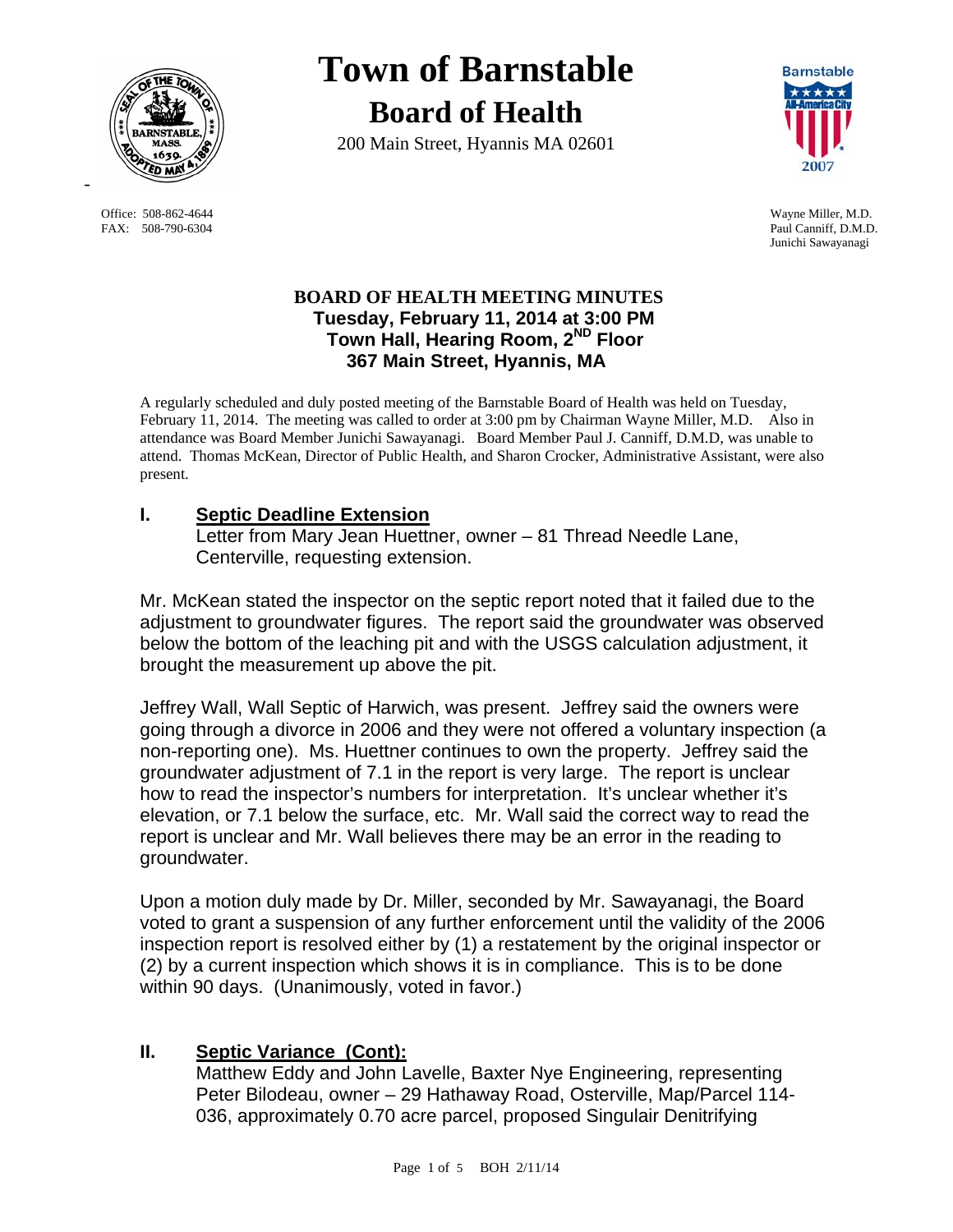System, existing 3 bedroom home, requesting to construct a 4 bedroom home, one variance requested (continued from December and January).

Matthew Eddy and Attorney Michael Hayes were present. From an environmental standpoint, Mr. Eddy said the proposed Singulair Denitrifying System was better than the standard septic system and it is designed for a four bedroom. Thus, Attorney Michael Hayes sent a letter to Town Attorney Ruth Weil to show manifest injustice as it seems unfair to not allow the owner the four bedrooms with the fact that the proposed I/A septic system allows more environmental protection than the standard 3 bedroom system. He asked the Board to consider substituting the words "unfair" with "manifest injustice" when viewing the plan.

Mr. Eddy also proposed an alternative to the I/A system which was to use an nitrogen aggregate credit land plan by placing a use restriction on the owner's other property at 83 Bunker Hill, Osterville. He proposed restricting the use of 8,300 square feet at Bunker Hill which would leave it with a balance of 125,073 square feet which would qualify for 8.6 bedrooms. Currently, Bunker Hill has a building on it and has a five bedroom system. The credit of the 8,300 square feet at 29 Hathaway Road would allow the owner to have a four bedroom at that address.

Mr. McKean said he had no objection to the alternative plan. Dr. Miller said he believes the alternative plan is the best situation. He also mentioned that Town Attorney Ruth Weil did not feel that manifest injustice would apply in the first scenario. Mr. Sawayanagi agreed with the alternative plan as long as the documentation was recorded to inform people of the restrictions even if the properties were later sold.

Upon a motion duly made by Dr. Miller, seconded by Mr. Sawayanagi, the Board voted to grant a continuation to the March 11, 2014 meeting as the plan will be revised and reviewed by staff. (Unanimously, voted in favor).

#### **III. Septic Variance (New):**

Peter McEntee, Engineering Works, representing Bill and Maxine Schortman, owner – 846 & 848 Craigville Beach Road, Centerville, Map/Parcel 226-175, 6,600 sq.ft. parcel, multiple variances requested.

Peter McEntee presented his plan with a Singular Bio-Kinetic Wastewater Treatment with a GeoFlow Drip Dispersal Septic System due to the limited space.

Dr. Miller asked how many Mr. McEntee has put in before. Peter said he has used this system about six times starting in 2006 and there have not been any issues, including no issues of freezing as they have been in sandy soils.

Mr. McEntee explained that this system needs to run for a couple of months before it is ready for testing. The owners expect to use it seasonally during the spring and the summer months. The required testing is twice a year but the owners may come back to request once a year.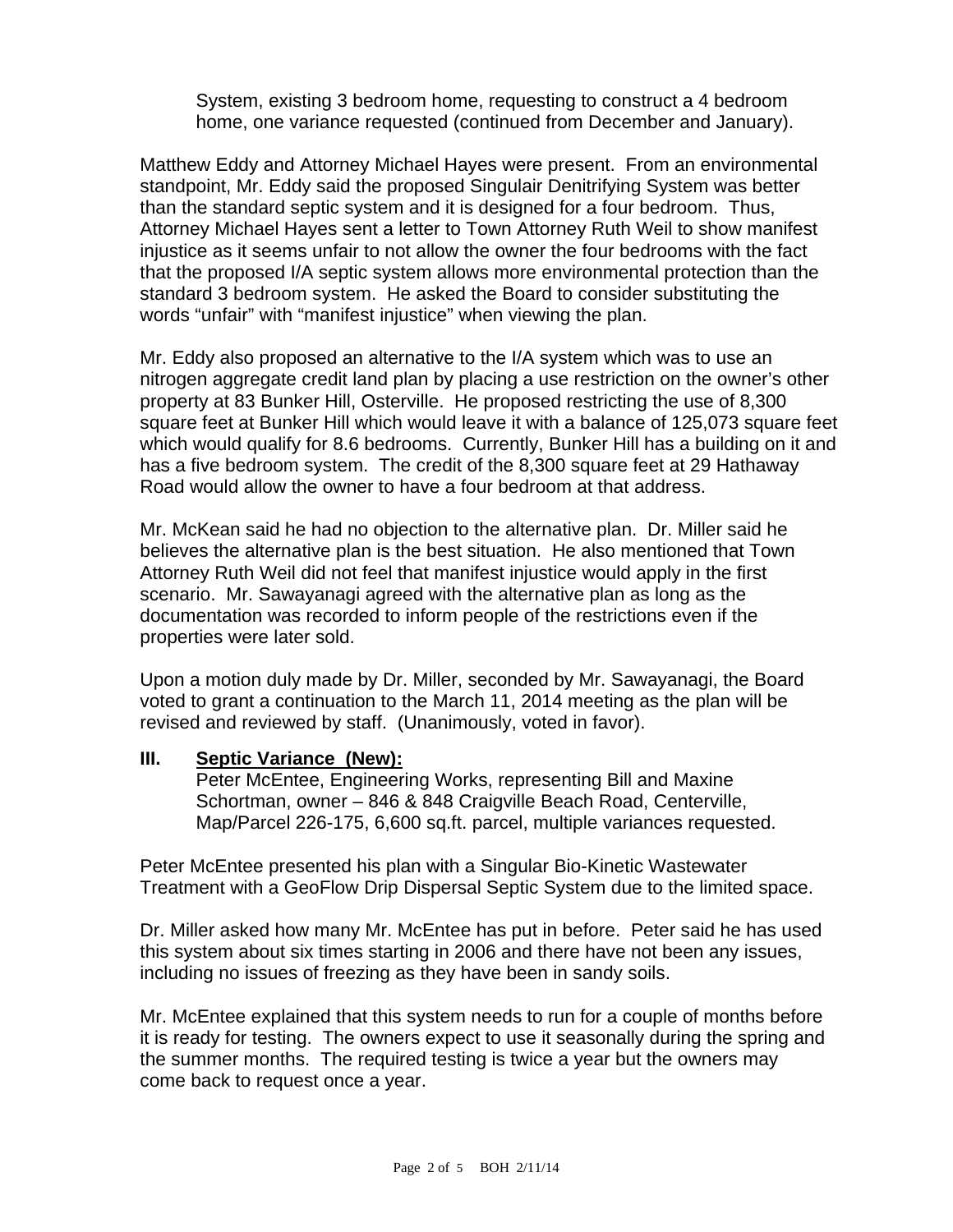Monitoring for nitrogen was discussed. Mr. McEntee said he did not include this as it is a given that the system will reduce nitrogen and this would allow the monitoring to be simplified. Dr. Miller said he is comfortable with this as the property is not in the Estuary Zone.

Upon a motion duly made by Dr. Miller, seconded by Mr. Sawayanagi, the Board voted to approve the variances on the plan dated 2/4/2014 with the following condition: (1) the monitoring will be according to the protocol submitted and will be twice a year, (2) a four bedroom deed restriction will be recorded at the Barnstable County Registry of Deeds, and (3) an official copy of the deed restriction will be submitted to the Public Health Division. It will also be mentioned in the approval letter that the owners are required to register the property as a rental if they choose to rent it during the winter. (Unanimously, voted in favor.)

## **IV. Informal Discussion:**

Matthew Eddy, Baxter Nye Engineering, representing Cummaquid Golf Club, owner – 35 Marston Lane, Barnstable, Map/Parcel 350-001, 110.3 acres, discuss use of Presby SAS I/A System.

Matthew Eddy and Steven Cook were present. Matt said the original plan submitted and approved 1 ½ years earlier was designed to support a larger building and a larger flow (9,000 gallons/day). The proposed plan is quite similar to original. It is in the same area as the prior plan and the building is smaller so the flow will be reduced to approximately 7,200 gallons/day. Matt also mentioned that as of January 3, 2014, there is a new Title V which says that the plans will not have to get approval from DEP for the depth of the cover.

The Board and Mr. McKean did not anticipate any issues with the changes.

Mr. Eddy brought up the fact that the Board had specified the use of charcoal filters on the vents on the original plan. Dr. Miller explained the condition had been added because there were concerns expressed about the potential of a smell. Matt said the charcoal filters do restrict the air flow somewhat and he would like to review the filter use with the manufacturer, Presby, to make sure it won't present an issue. He will return to the Board with the final plan in April.

# **V. Septic Installer (New):**

Freeman Boynton, Jr., of Duxbury, MA

Mr. McKean said Mr. Boynton, Jr. currently has licensed in several towns off Cape. He has passed the exam and his references were all in order.

Upon a motion duly made by Dr. Miller, seconded by Mr. Sawayanagi, the Board voted to grant a septic installer's license to Freeman Boynton, Jr. (Unanimously, voted in favor.)

# **VI. Food – Temporary Event:**

Kathy Andrews and Raquel Rodriguez representing 14<sup>th</sup> Annual Multicultural Festival of Cape Cod (first year with food vendors), to be held at Cape Cod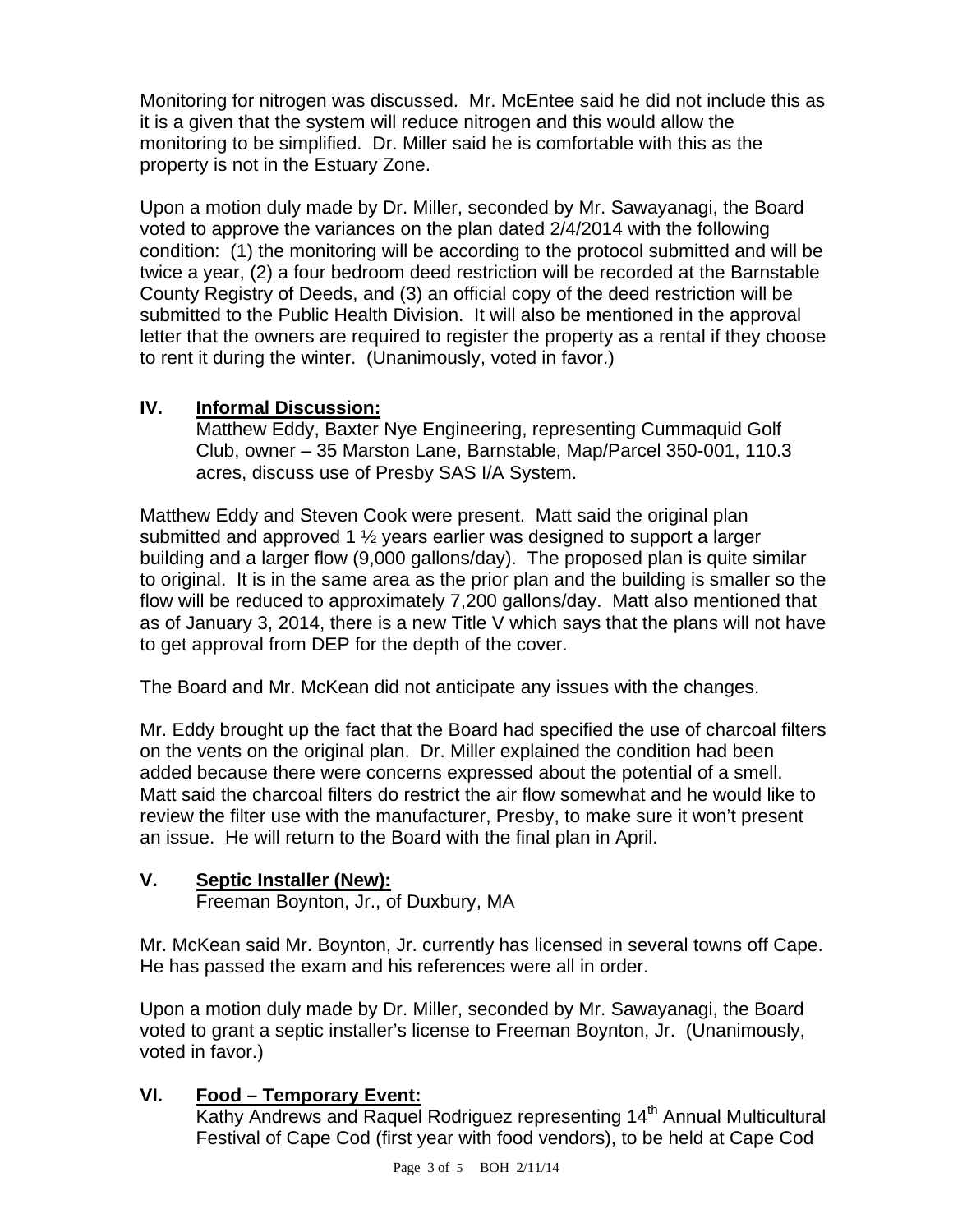Community College, 2240 Iyannough Road, West Barnstable, on Saturday, March 1, 2014.

Kathy Andrews, Raquel Rodriguez, and Victor Santos of Cape Cod Community College were present.

There will be three vendors: Andrew Lei, Henry Herrera, and Lilly Ferreira. The food will include: rice, beans cheese, flour tortillas, beef & chicken tortillas, cabbage salad, scallion pancakes, beef dumplings corn fritters, fried rice, jag and cannolis. All the vendors' paperwork was in order.

This will be the  $14<sup>th</sup>$  year for the multicultural event; however, it is the first year with food. The full event will be spread over four buildings on March 1, 2014.

Upon a motion duly made by Dr. Miller, seconded by Mr. Sawayanagi, the Board voted to grant a temporary food variance for the event to be held annually. (Unanimously, voted in favor.)

#### **VII. Old / New Business:**

A. Follow up status: Vista de Mare Diner, 430 Main St. Hyannis – status of grease trap installation.

Atttorney Stephen Hayes updated the Board. The grease trap is in and just needs to be connected to the existing plumbing. This will take place on next Monday, February 17, 2014.

#### **VIII. Additional Items:**

A. Title V new regulations:

Mr. McKean said DEP had set up a meeting to discuss the changes to Title V with the local health personnel; however, it was cancelled due to snow. It has been rescheduled for March.

One change Mr. McKean is aware of stipulates tight tanks will no longer be approved by the State. They will be approved by the local health divisions. Tom McKean recommends a policy to review the plans at Board meetings. The applicant will present plans showing whether or not septic system could be installed on the lot and the Board will determine whether they can have a tight tank.

Dr. Miller said the Board should have a public hearing on each case as it is potentially something the neighbors won't be too happy with.

Mr. McKean will draft an overall policy for the next meeting and will keep the Board informed of further updates to Title V.

B. Town Council Liason: